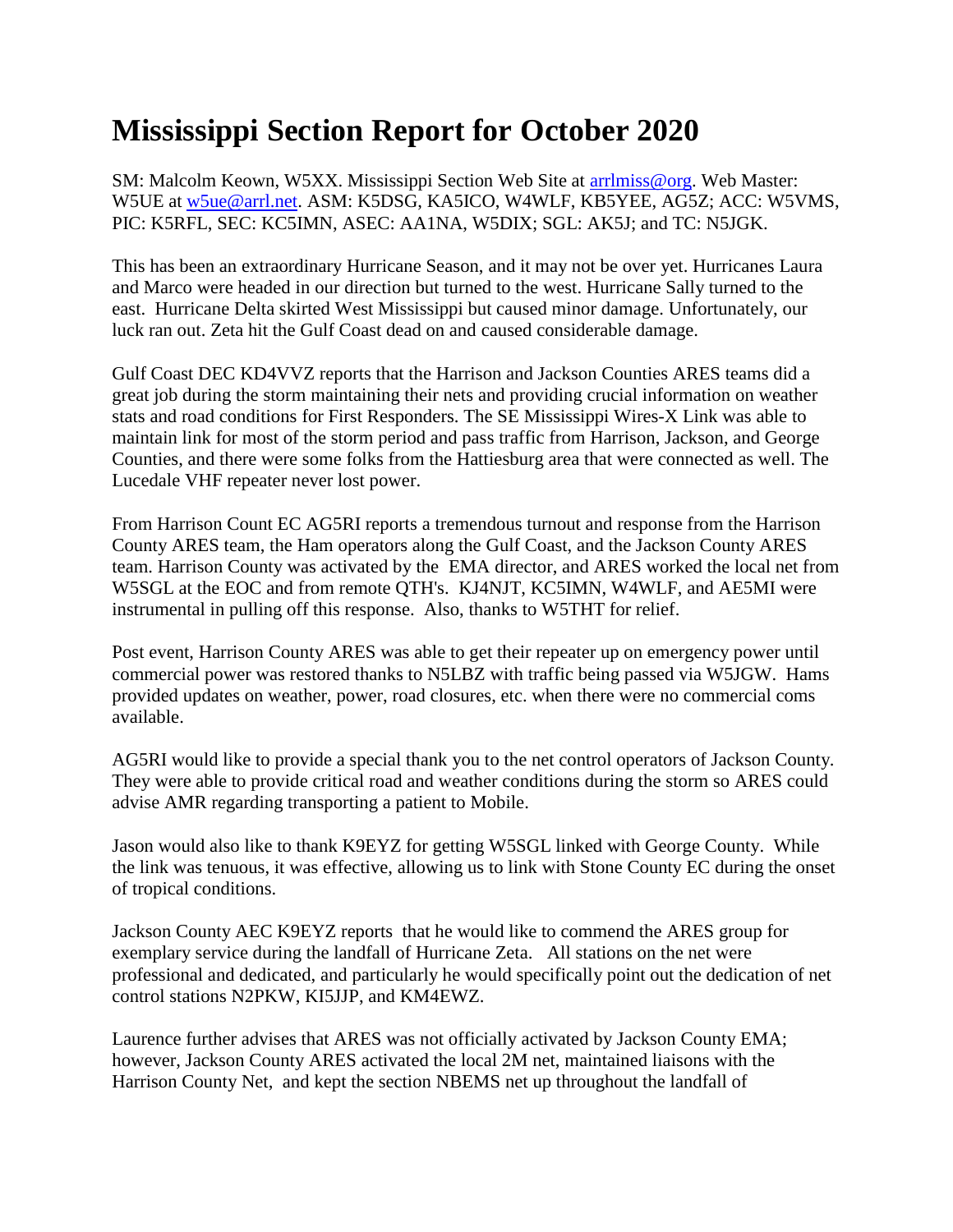Zeta. ARES repeatedly adapted and reassigned net control duties during power losses and kept the net running continuously during hurricane conditions.

In damage reports from around the State, K5YG, in Ocean Springs, says that all three of his towers survived although one of his rotators could not handle the wind load. Shortly after a peak winds of 80 MPH the mast went into "auto-rotate" and the antenna array went wherever the winds wanted it to go! The coax was wound tight to say the least. K2FF, in Ocean Springs says, he went outside several times during the Zeta's passing which made him appreciate what antennas can endure. Several gusts had those elements looking like noodles! His tower and Yagi antennas are fine but will need to repair a couple wire antennas.

W4WLF reports from Gulfport that a guy across the street from his house brought his company's Bobcat and bucket truck over and got the tree limbs down off of Tom's roof. The helper turned out to be an inactive ham from Ocean Springs. Get him back on the air! From George County, DEC KD4VVZ had 32 trees down on his property with three big pines missing the house by inches, two pine trees taking out his power lines, eight pine trees across his driveway, and several on his fence. He had to literally cut his way out (600 feet) to the main road. And last, but not least, WV5Q reports from Vancleave that he lost all of his antennas and commercial power for six days. Fortunately, his backup generator kept him on the air.

Project Chairman KG5YEE reports that on October 17 members of the Vicksburg ARC provided safety and security radio communications for the Annual Over the River Run. The Run is a 5 mile run/walk over the Mississippi River Bridge starting at the Mississippi Welcome Center into Louisiana and turning around back into Mississippi. Over 325 runners and walkers participated in this year's race. It turned out to be a cool and windy day with a beautiful blue sky and plenty of sunshine. Participants from the club were KG5OVR, N5KWT, KD5DHR, W5VMS, N5JGK and KG5YEE. Proceeds from the Run benefited the Southern Cultural Heritage Foundation.

Club President AK5J relays that Hams from the Jackson Amateur Radio Club and Central Mississippi Amateur Radio Association provided communications for the Natchez Trace Century Ride on October 17. There was a 100-mile bicycle ride and several shorter bicycle rides. Hams were placed in strategic locations and reported important information including one accident. Ridgeland Parks and Recreation, sponsor of the event, was very complimentary of the Hams and stated that the Hams always look after the safety of the riders. Hams participating were K5XU, K5KKD, K5CID, WB5OFZ, AK5J, K4FMH, KI5JCL, K5ERB AND WM5A.

Last call to get a free 2021 ARRL Handbook for a door prize at your next in person club meeting. Check with your Club President or S/T to make sure your ARRL Annual Club Report is current. If you need help contact W5VMS at [w5vms@arrl.net.](mailto:w5vms@arrl.net) Thus far, 16 clubs will be receiving a Handbook.

Thanks to the Jackson County ARC for hosting the Gater Trader at Vancleave in spite of Zeta. Event Chairman N2PKW says over 50 Hams were in attendance with demos provided by System Fusions and FLDIGI. Charlie notes that a great meal was provided by Tony's Barbecue, and the Grand Prize winner was KI5LCF of D'Iberville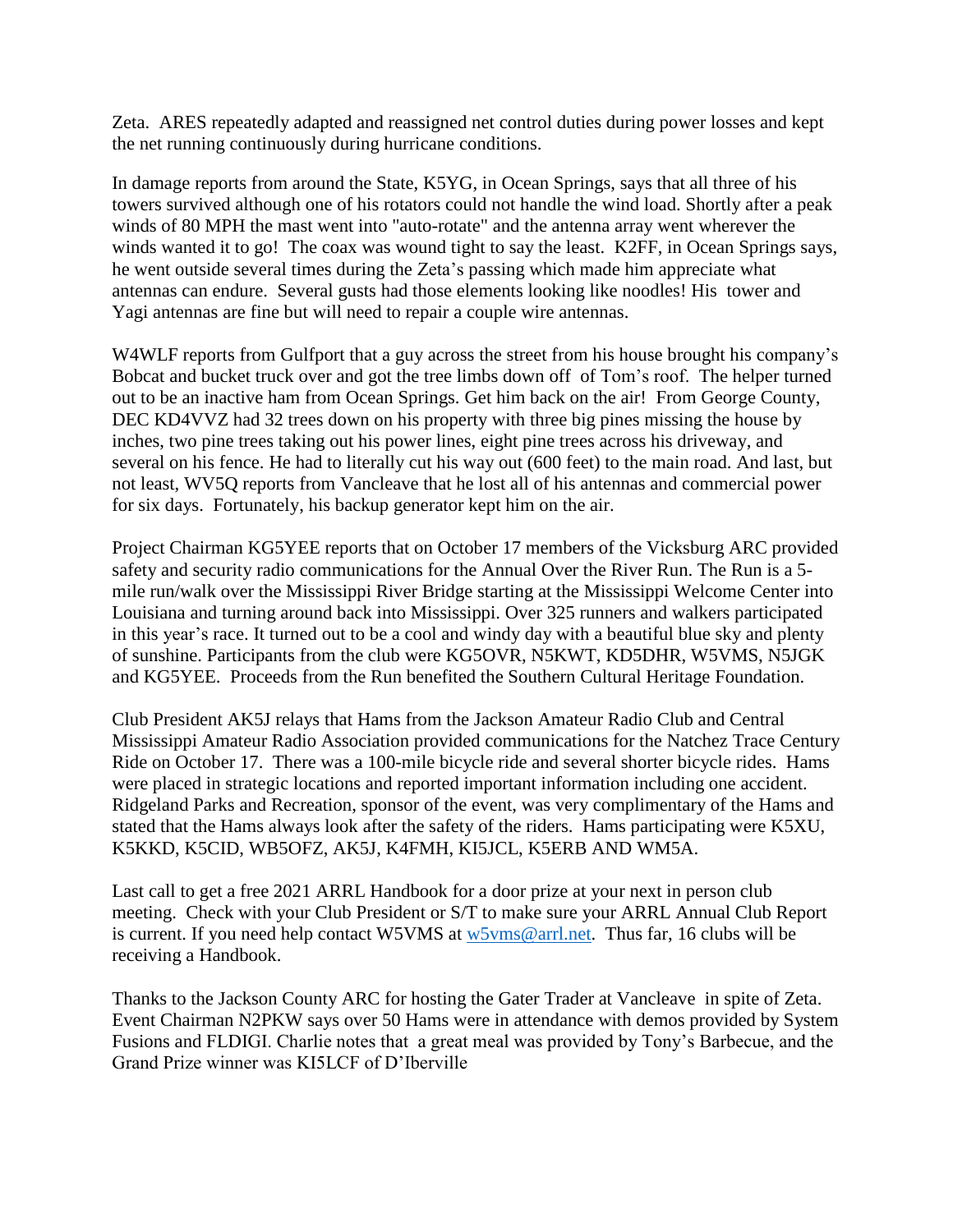The Vicksburg ARC set up a Special Event Station in Transylvania, Louisiana on Halloween Day. Unfortunately, the Line Noise Monster was wandering around the town; however, around 75 stations qualified for the special SES certificate. Those participating were N5JGK, W5VMS, KK5ED, KC5GHU, KG5OVR, KG5YEE, K5VXV, W5SFL, and W5XX.

In EC Reports from around the State KB5DZJ advises from Lauderdale County that digital packet traffic is on the rise. They have one new ham in the area, and Charlie has been working with him on getting a station set up to work Packet. And from Oktibbeha County N5OMK reports that the Magnolia ARC is working on 'A Day in the Park.' They will gather at a location and set up stations as well as projects like building antennas and other Ham Radio projects

On your long-range calendar note that:

- Capital City Hamfest, Trademart, Jackson, January 29-30, Cancelled. See you in 2022!!
- New Year's Eve On the Air Party, 11 PM on 3862, December 31. POC: W5XX
- 2021 Mississippi QSO Party, April 3, POC: w5xx@cablelynx.com

Upgrades in October: N5ERX, Darrell – Ocean Springs; KI5GTO, Jacob – Tupelo; KN4JKX, Andrew – Flowood; and KI5KRZ, Colby – Mississippi State.

Welcome to the following new Hams in Mississippi in October: KI5LIK, Gary – Columbus; KI5LIS, Jana – Aberdeen; KI5LIT, Charles – Aberdeen; KI5LIX, Andrew – Petal; KI5LIY, Patrick – Enterprise; KI5LIZ, Scott – Laurel; KI5LMD, Nathaniel – Ocean Springs; KI5LME, Jillian – Biloxi; KI5LMF, Paul – Vancleave; KI5LMG, Briar – Vancleave; KI5LMH, Michael – Biloxi; KI5LMI, Gabriel – Gulfport; KI5LMJ, Pamela – Gulfport; KI5LMK, William – Ocean Springs; KI5LML, Matthew – Brandon; KI5LRC, Christopher – Biloxi; KI5LRD, Stephen – Hattiesburg; KI5LRE, James – Olive branch: KI5LVO, Chessa – Brandon; and KI5LVP, Henry – Flora;

Twenty new Hams in Mississippi in October despite Covid -19 and well distributed across the whole state! Keep up the good work mentors and VE Teams! If you see a new Ham listed above in your area, make sure he is welcomed into the local Ham community.

Also welcome the following new ARRL Members in October : KG5CBC, John – Natchez; AD4IV, Ronald – Moss Point; N5KLT, Kerry - Madison; WB8LEM, Mark – Brandon; KG5NSN, Robert – Sherman; KD4PJN, Daniel – Nesbit; KF5TQL, Heather – Tylertown; and W5WGF, George – Iuka.

ARRL membership in Mississippi is now 982 down 2 from last month. Thanks to all who support ARRL Membership in Mississippi!

SEC/DEC Reports for September 2020: KC5IMN (SEC), KD4VVZ (Gulf Coast), N5ZNT (SW MS), and KB0ZTX (NW MS).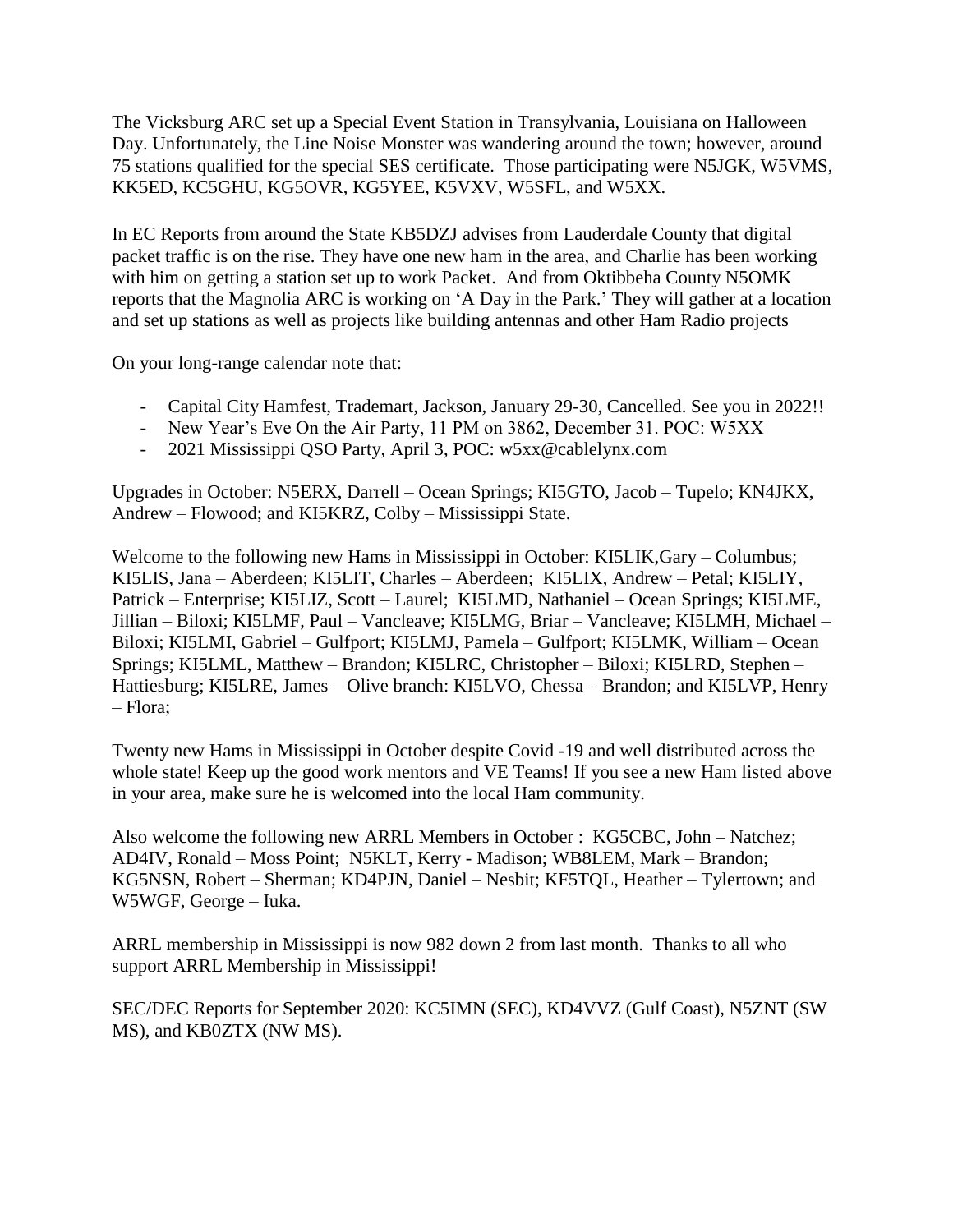EC Reports for October 2020: N5AAS (Forest), K9EYZ (AEC Jackson), AE5FK (Walthall), KA5ICO (Chickasaw), AF5NG (Marion), N5OMK (Oktibbeha), K1REZ (Scott), K5RTW (Lee), AA5SG (Jones/Wayne), KB5SZJ (Lauderdale), KD4VVZ (George), KF5WVJ (DeSoto), N5ZNT (Lincoln/Wilkinson), and KB0ZTX (Marshall).

ACC Report: W5VMS. Scott says that the September/October Mississippi Section Affiliated Club Newsletter has been published. See www.arrlmiss.org.

PIC Report: K5RFL

Club Newsletter/Reports (Editor): the Meridian ARC Spark Gap (W5MAV)

HF Net Reports – sessions/QNI/QTC (Net Manager)

Hattiesburg ARC 10M Net 1/10/0 (KD5XG)

K5TAL 80M Net 4/59/0 (WV5Q)

Magnolia Section Net 31/1110/5 (KA5ICO)

MS Baptist Hams Net 5/17/0 (WF5F)

MSPN 31/2929/20 (W5JGW)

VHF Net Reports - sessions/QNI/QTC (Net Manager)

Capital Area Emergency Net 4/48/0 (K5XU)

Central Mississippi ARES Training Net 4/42/7 (KG5SQZ)

DeSoto County Training and Information Net 4/57/0 (KF5WVJ)

George County ARES 6/32/3 (KD4VVZ)

Forest County ARES 2/16/0 (N5AAS)

Hattiesburg ARC 2 M Net 4/53/3 (KD5XG)

Hattiesburg ARC 2 M Simplex Net 3/28/0 (KD5XG)

JARC Emergency Net 4/47/0 (K5XU)